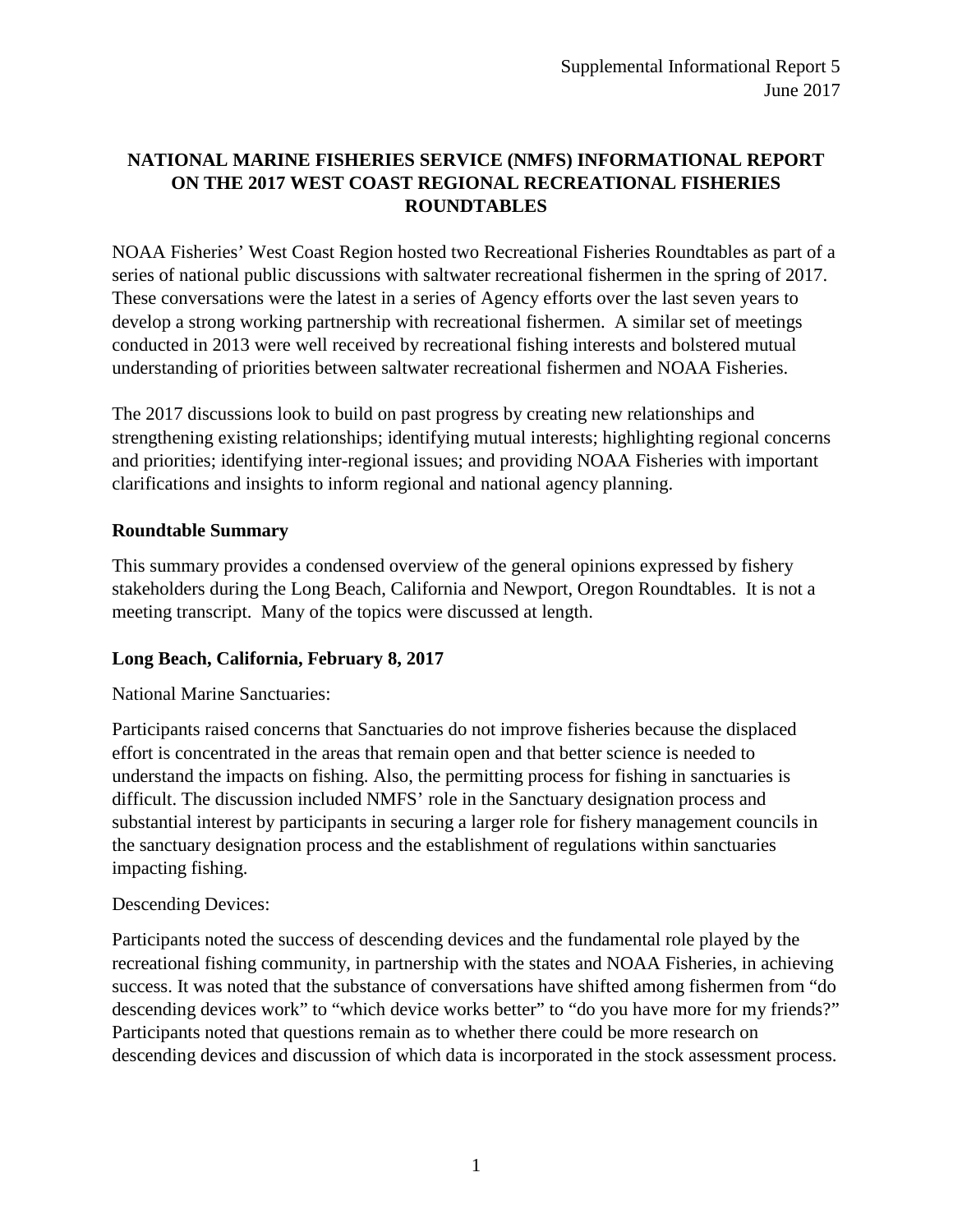### Artificial Reefs:

Participants noted the potential benefits for artificial reefs along with frustration and concerns with the burdensome permitting process in California. Participants suggested that establishing a network of designated artificial reef zones within which permitting is pre-approved or streamlined, similar to designated artificial reef zones in the Gulf of Mexico, coupled with an interagency team to oversee the establishment of reefs in those zones could benefit the process.

### Pinnipeds:

Pinnipeds are a fundamental concern for recreational fishermen because of the impacts California sea lions have on fishing vessels and activity, anadromous fishes and dock damage. In addition to novel approaches to deterrence, participants requested more science documenting and quantifying the financial impacts sea lions have on West Coast recreational fisheries. Participants questioned the need to rescue sick or injured pinnipeds from healthy populations from wildlife management, fisheries impact, and taxpayer benefit perspectives.

### Access:

Participants stressed concerns that fishing access has been radically reduced. Participants voiced multiple concerns about the impact of reduced recreational fishing access which has resulted from the establishment of state and federal protected areas. These included, among others, concentration of fishing effort and subsequent depletion of target species in the remaining open areas, loss of access to fishable habitat from both areas being closed and inaccessibility of suitable open areas due to distance from access points, decreased boat sales, shifts in sales from more expensive offshore capable fishing boats to less expensive kayaks and inshore fishing vessels, and decreased participation.

### Economics:

Participants expressed concerns that economic activity/contributions of recreational fishermen are not given adequate consideration in management decisions and the development of regulations. In addition, there was specific concern that economic activity of recreational fishermen from non-coastal counties is not being captured.

### Communication:

The complexity and size of the Council/NOAA Fisheries documents and the frequent use of technical language are barriers to greater public participation. There was interest in the use of plain-language translations of technical materials as well as the use of graphic heavy educational materials (e.g., fish ID guides). Additionally participants suggested participation at sportfishing shows, radio shows, or open fishing organization meetings like CCA are welcomed.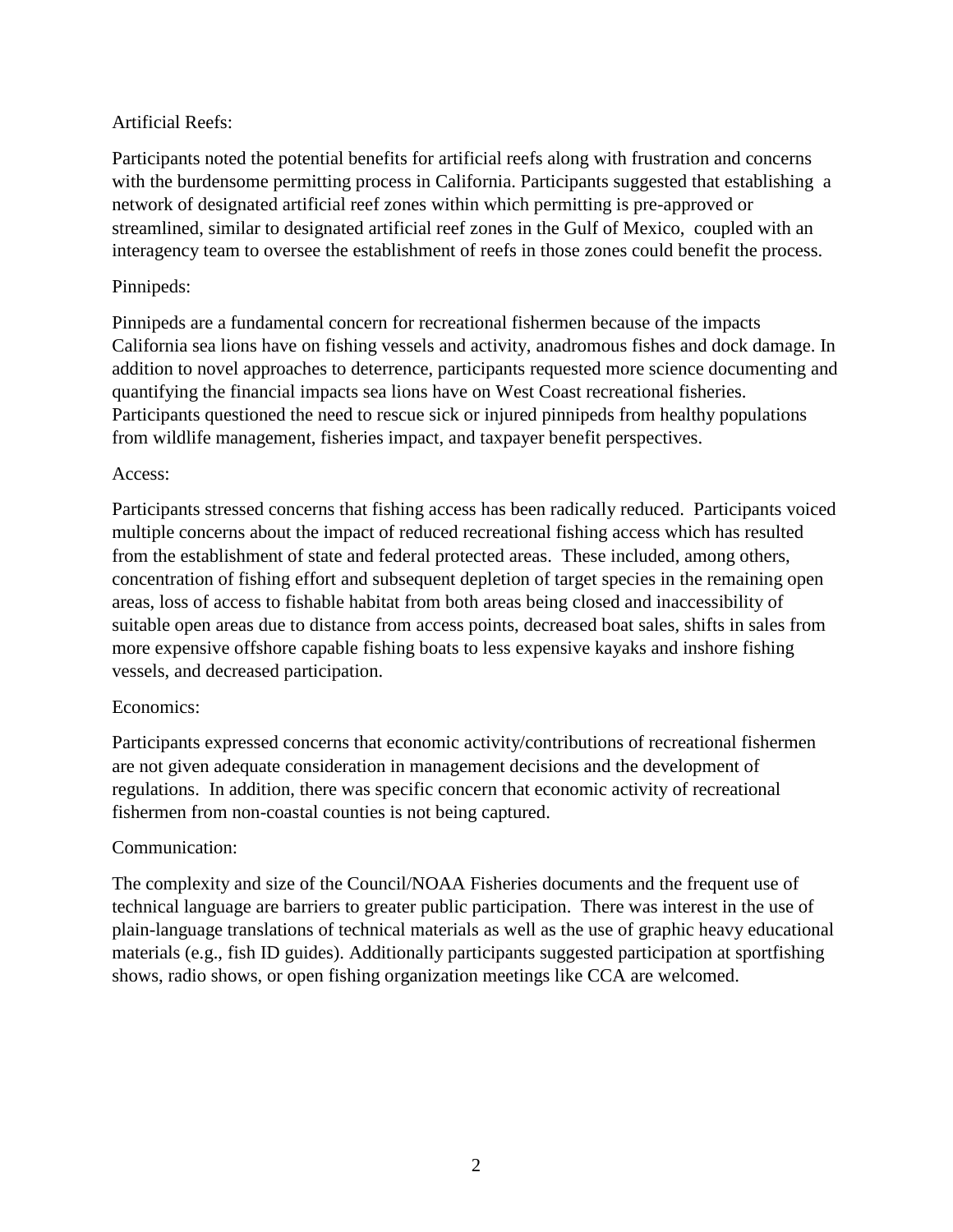### **Long-Term Concerns for the Future of Recreational Fisheries**

Fishermen were asked to identify their single most significant concern about the long-term viability of recreational fishing. Issues identified included:

- Access
- Pinnipeds
- Adequate science for management
- Health of the ocean ecosystem
- Sustainability of the sport and overregulation of the sport
- Simplification of regulations
- Maintaining funding for stock assessments and catch estimates
- Opening/closing period for fishing
- Management needs to be based on best available science

### **Newport, Oregon, March 3, 2017**

#### Access Concerns:

Participants stressed that the availability of Coho salmon and winter steelhead is inadequate to support businesses which depend on those fisheries. It was also noted by multiple participants that decreased salmon availability is driving increased bottom fishing which has become, in the view of some, the backbone supporting the tackle industry in the Northwest. Targeting of halibut and albacore is also increasing in the wake of decreased availability of salmon. Participants stressed the need to maintain fishing opportunity year-round, including through rotating seasons for different species if necessary. Safety of life at sea is more of a concern for fishermen with the shift offshore and all expressed the need to ensure anglers had adequate opportunity to get out on the water regardless of species.

### Hatchery Fish:

Future reductions in hatchery production (e.g Mitchell Act funded programs) will impact recreational fishing seasons which reduces recreational fishing opportunity and economic contributions. The Hatchery and Genetic Management Plans (HGMP), required by the Endangered Species Act (ESA), are slow to be processed. Participants noted that the information required to complete HGMP is a struggle and excess litigation forces additional workload, which slows the permitting process considerably.

### North of Falcon:

Participants noted that the addition of Puget Sound in the Coastal Management Plan has complicated the North of Falcon process. Participants are more willing to have some fishing rather than none and believe that creating a deadline would put more pressure on the process to arrive at an agreement. There was concern that the inability to come to an agreement -- as happened last year -- was going to happen again. Participants noted that it would be helpful if NOAA provided a harvest number rather than undefined objective.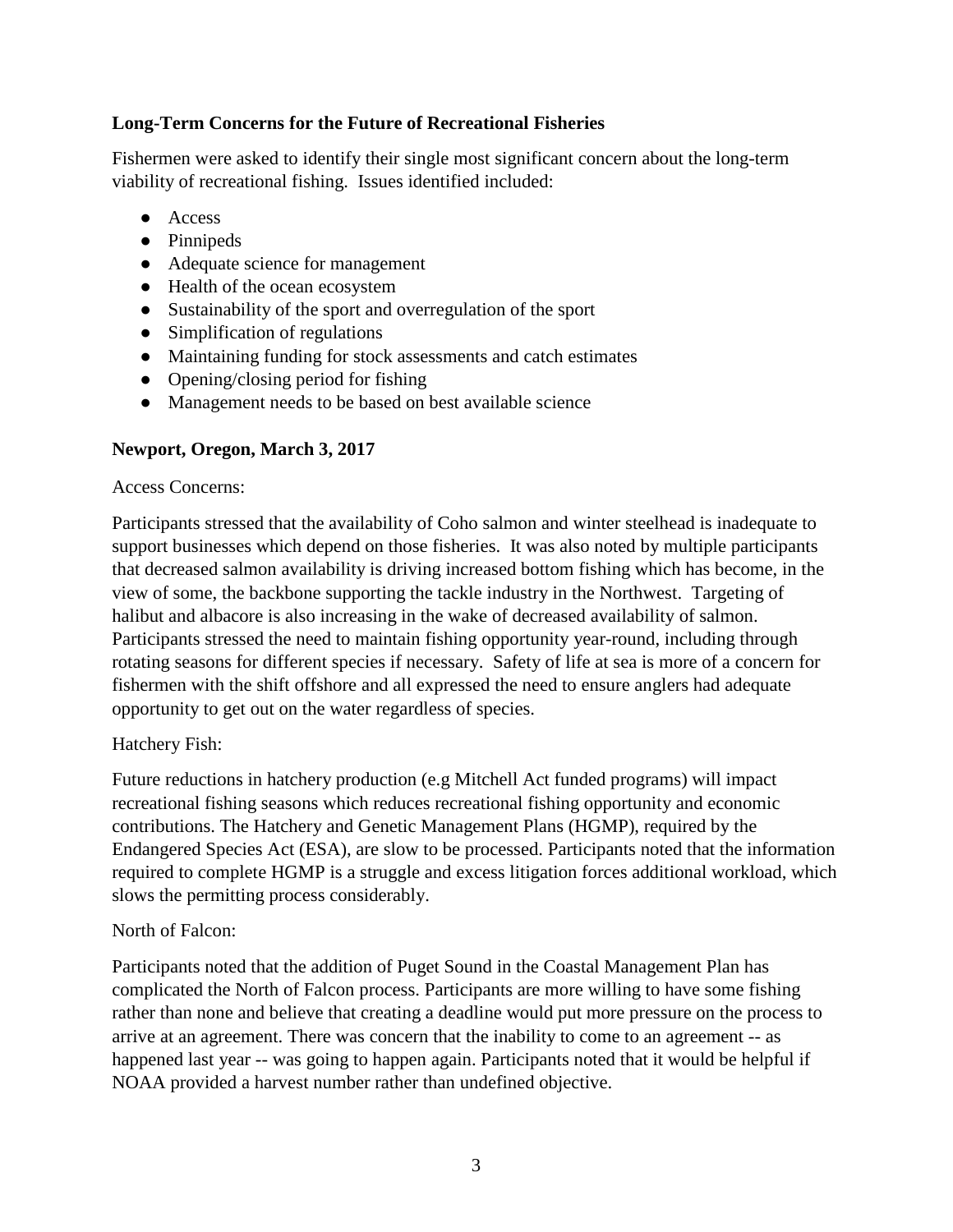### Communication:

Better communication would enhance public participation in the management process. In particular, the complexity and size of the Council/NOAA Fisheries documents and the pervasive use of technical language are barriers to greater public participation. There was interest in the use of plain-language translations of technical materials as well as the use of graphic heavy educational materials (e.g., fish ID guides) in a variety of languages such as Spanish, Vietnamese and Chinese. Participants suggested greater placement of news and updates from NOAA Fisheries in sportfishing magazines.

Representation of Recreational Fishing Interests in the Management Process:

Participants noted satisfaction with representation in the Council process, specifically in terms of the number of seats held by recreational interests. Concern was expressed with regard to the treatment of recreational issues at the Council, specifically what was seen as the regular postponement of recreational issues to subsequent Council meetings to address other issues with "mandates" under the law. Participants stressed the importance of maintaining the "place in line" of recreational fishing topics on the Council agendas. Discussants were interested in approving research via Exempted Fishing Permits (EFP) and faster approval of EFPs on issues that could benefit recreational fisheries, such as avoiding and reducing discards. From a regulatory perspective, participants noted concerns that regulators are quick to reduce access but slow to consider loosening restrictions. Interest was expressed in having the Council front load conditions in fishery management plans/amendments triggering consideration of loosening restrictions to provide some sense that restrictions are not permanent.

### Fishing Infrastructure:

Infrastructure was a concern for many in the meeting. This included maintaining and replacing existing infrastructure, such as the need to dredge harbors and harbor entrances and the difficulty in replacing docks because of habitat complications (growth of seagrass around an existing dock).

Sanctuaries and Monuments:

Many participants voiced strong concern and distrust of the national marine sanctuary and monument processes and viewed them as "adversarial." Participants stressed the desire to have the regional councils set regulations with Sanctuaries and Monuments, not those entities themselves.

## **Long-Term Concerns for the Future of Recreational Fisheries**

Fishermen were asked to identify their most significant concerns about the long-term viability of recreational fishing:

- There is a need to engage, educate, and involve younger recreational fishery participants in the fishery management system
- Consolidated voice/coordination among fishermen
- Crew availability (lack thereof)
- Lack of fish abundance